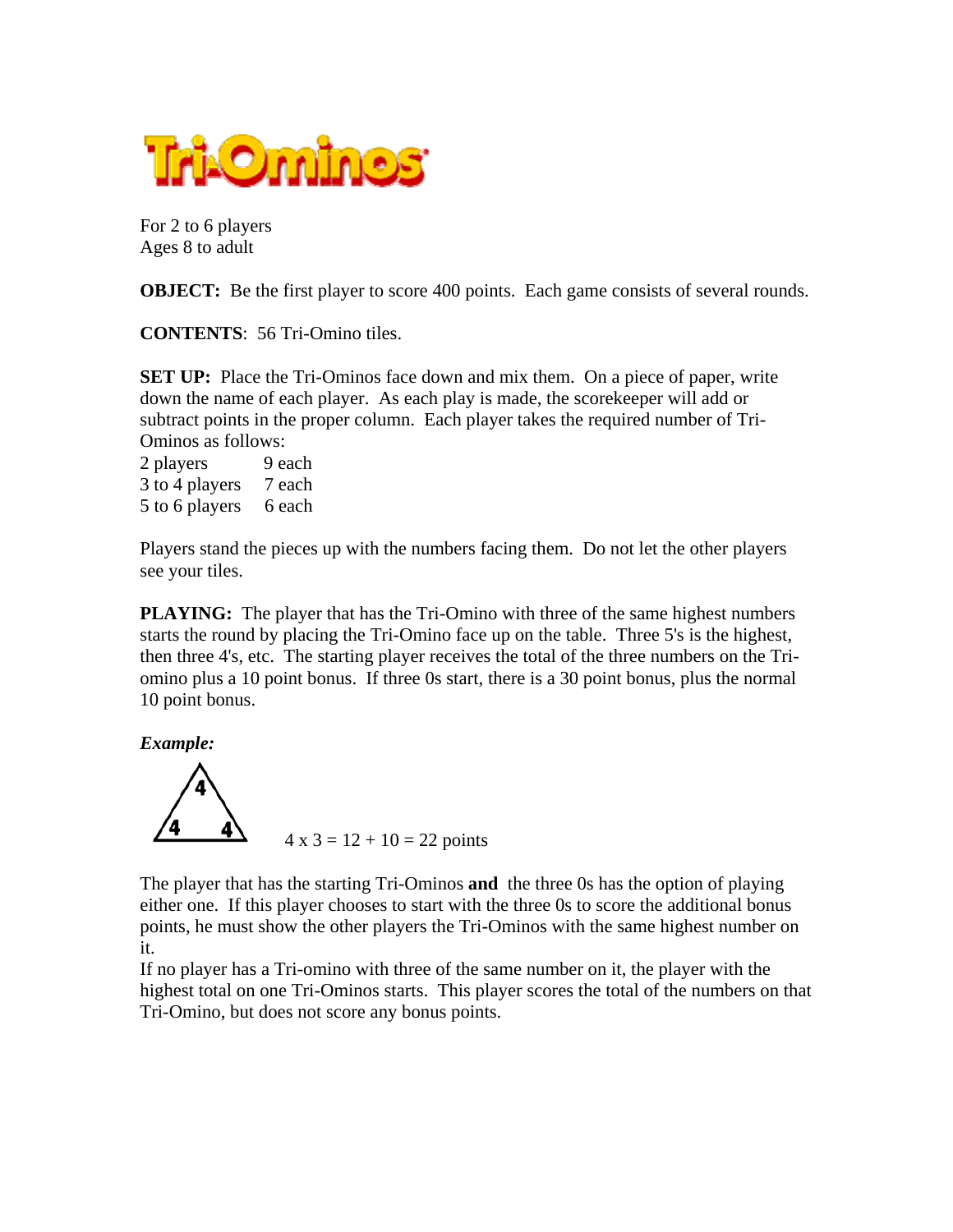

In clockwise order, the next player tries to match any two numbers on the starting player's Tri-Omino with one of his Tri-Ominos. If the player can do this, he scores the total of the three numbers on his Tri-Omino.





 $2 = 12$  points

**PICKING FROM THE "WELL":** If you can't make a match, pick from the "well" (remaining Tri-Ominos that are face down). Keep these Tri-Ominos separate from the other Tri-Ominos in your hand until you pick a match. For each Tri-Omino picked from the well, the scorekeeper deducts 5 points from your score. After the deduction is made, the scorekeeper adds the total sum of points from the matching Tri-Omino to your score. If you can't match any Tri-Omino in your hand and there are none in the well, ten points are deducted from your score and play continues.

**WINNING A ROUND:** The first player to play all of his Tri-Ominos wins the round and receives a 25 point bonus plus the total points of all Tri-Ominos left in the other players' hands. The other players do not deduct these points from their score.

If all players have passed, the game is blocked and the player with the least amount of Tri-Ominos wins the round. All points from the other players' hand are added to this players' score, but there are no bonus points. This player must also deduct the total number of points that were left in his hand from his score. To begin a new round, turn all the Tri-Ominos face down, mix them and each player picks new ones. Every round is played the same way as the first, beginning with the player who now has the Tri-Omino with the same highest number on it.

**WINNING:** The first player to reach 400 points win the game. If a player reaches 400 points in the middle of a round, continue playing until the round is over. If more than one player passes

400 points during the round, the winner of that round wins the game.

**BONUS SCORING:** If a player matches all three numbers of a Tri-Omino and forms a closed hexagon, add the sum of the three numbers plus a 50 point bonus to his score.